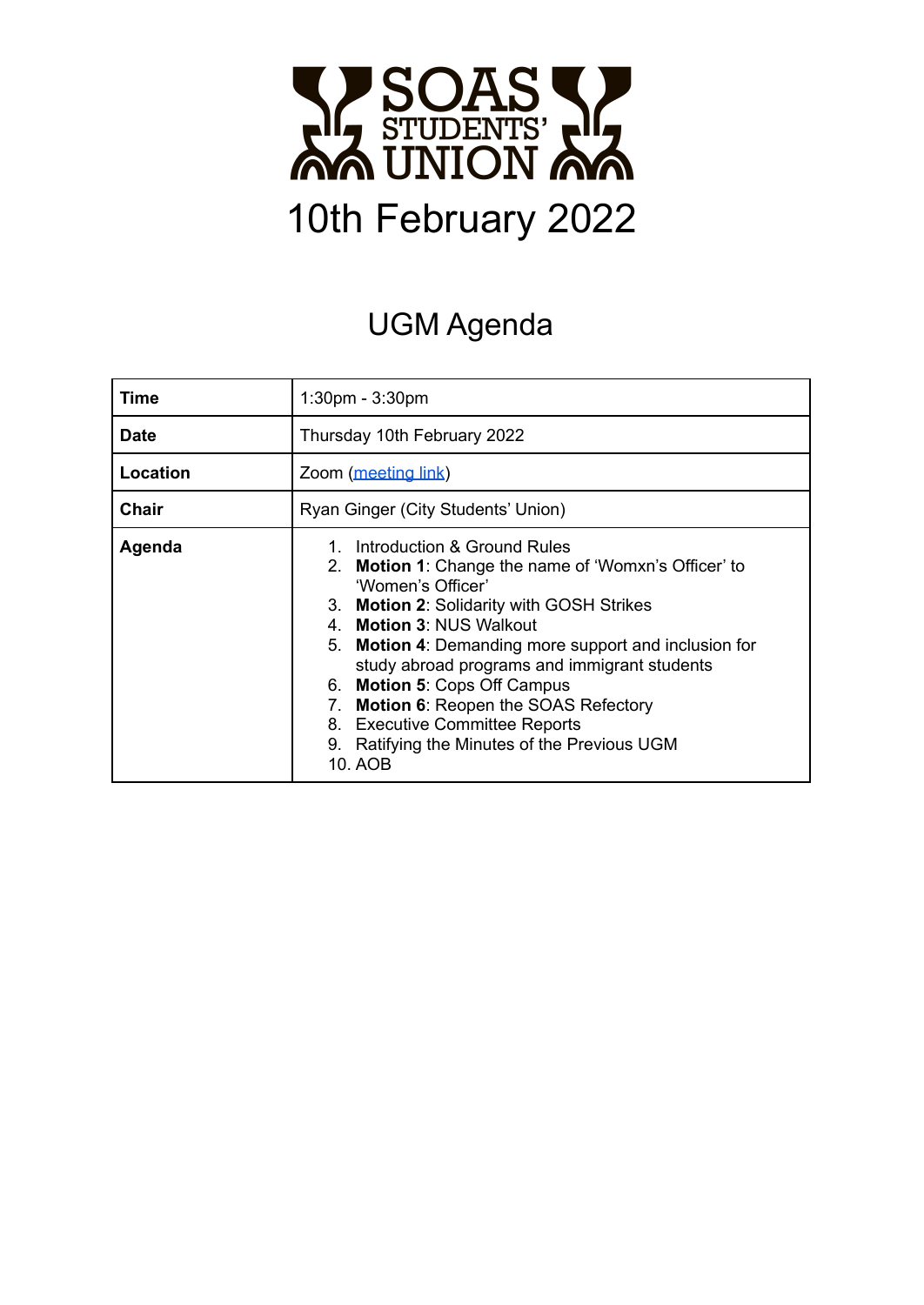

| <b>Title</b>                                                                                                                                                                                                                                                                                    | Change the name of 'Womxn's Officer' to<br>'Women's Officer'                                        |  |
|-------------------------------------------------------------------------------------------------------------------------------------------------------------------------------------------------------------------------------------------------------------------------------------------------|-----------------------------------------------------------------------------------------------------|--|
| <b>Proposer</b>                                                                                                                                                                                                                                                                                 | Ellora Singh                                                                                        |  |
| <b>This Union Notes</b>                                                                                                                                                                                                                                                                         |                                                                                                     |  |
| 1.1. That language is constantly changing and evolving and that as we continue to learn more<br>about our social structures different terms may arise.                                                                                                                                          |                                                                                                     |  |
| 1.2. That although the term 'womxn' at its beginning intended to signal the inclusion of those who<br>have traditionally been excluded from white feminist discourse, it now has a discriminatory and<br>transphobic connotation when using it to refer to trans women and/or non-binary folks. |                                                                                                     |  |
| 1.3. That several students have complained about the spelling of the current 'Womxn's Officer' role<br>and wish to see it changed back to 'Women's Officer'.                                                                                                                                    |                                                                                                     |  |
| 4. The SU needs to abide by its 'Safer Space' policy.                                                                                                                                                                                                                                           |                                                                                                     |  |
| <b>This Union Believes</b>                                                                                                                                                                                                                                                                      |                                                                                                     |  |
|                                                                                                                                                                                                                                                                                                 |                                                                                                     |  |
| 2.1. That trans women are women and that no special distinction should be made about this, and                                                                                                                                                                                                  | making one is transphobic and discriminatory.                                                       |  |
| discriminatory as well as harmful.                                                                                                                                                                                                                                                              | 2.2. That non-binary folks are neither men nor women and trying to fit them into a gender binary is |  |
| 2.3. Providing safe spaces for students in which no one feels discriminated against or marginalised<br>is at the forefront of the SU priorities.                                                                                                                                                |                                                                                                     |  |
| 2.4. As with any community, the best way to ensure representation and accuracy is to ask actual                                                                                                                                                                                                 | members of that community what terms they use.                                                      |  |
|                                                                                                                                                                                                                                                                                                 | <b>This Union Resolves</b>                                                                          |  |
| 3.1. To adopt a new spelling with an 'E' for the 'Women's Officer' role.                                                                                                                                                                                                                        |                                                                                                     |  |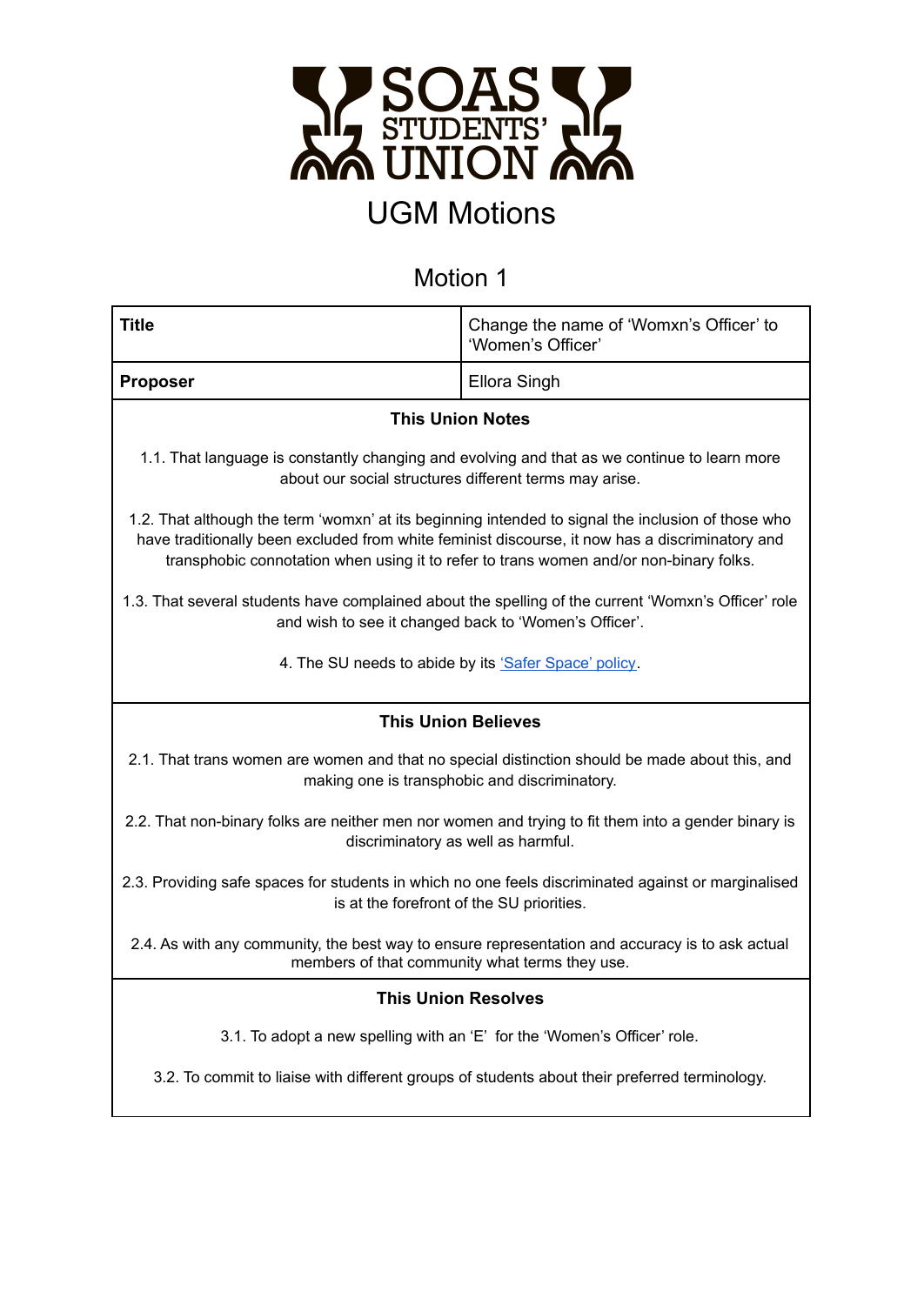

| <b>Title</b>                                                                                                                                                                               | Solidarity with GOSH Strikes |  |
|--------------------------------------------------------------------------------------------------------------------------------------------------------------------------------------------|------------------------------|--|
| <b>Proposer</b>                                                                                                                                                                            | <b>Abel Harvie-Clark</b>     |  |
| <b>This Union Notes</b>                                                                                                                                                                    |                              |  |
| 1.1. National Health Service (NHS) security guards at Great Ormond Street Hospital (GOSH) - just<br>minutes away from SOAS - do not have the same terms and conditions as other NHS staff. |                              |  |
| 1.2. The security guards at GOSH are nearly all Black or brown migrants who are being denied the<br>same terms & conditions as their NHS colleagues.                                       |                              |  |
| 1.3. These workers are the only workers on site at GOSH who are being denied full pay sick pay<br>during the global coronavirus pandemic.                                                  |                              |  |
| 1.4. The security guards at GOSH are outsourced through Carlisle Support Services, a private<br>contractor owned by the Conservative Party donor Lord Ashcroft.                            |                              |  |
| <b>This Union Believes</b>                                                                                                                                                                 |                              |  |
| 2.1. Our NHS is a public service and should not be used to funnel profits into the pockets of<br>wealthy Conservative Party donors.                                                        |                              |  |
| 2.2. A two-tier system of terms and conditions within the NHS, where mostly Black or brown<br>migrants are given worse terms and conditions, is an example of structural racism.           |                              |  |
| 3. We fight racism with solidarity.                                                                                                                                                        |                              |  |
| <b>This Union Resolves</b>                                                                                                                                                                 |                              |  |
| 3.1. To issue a public expression of solidarity with the security guards at GOSH.                                                                                                          |                              |  |
| 3.2. To support fundraising activities for the GOSH security guards strike fund.                                                                                                           |                              |  |
| 3.3. Advertise all actions supporting these workers to members of the union                                                                                                                |                              |  |
| 3.4. To invite GOSH workers to the upcoming SOAS picket lines, and support the running of events<br>in SU spaces which support their campaign                                              |                              |  |
| 3.5. To encourage the SOAS community to attend the GOSH picket line                                                                                                                        |                              |  |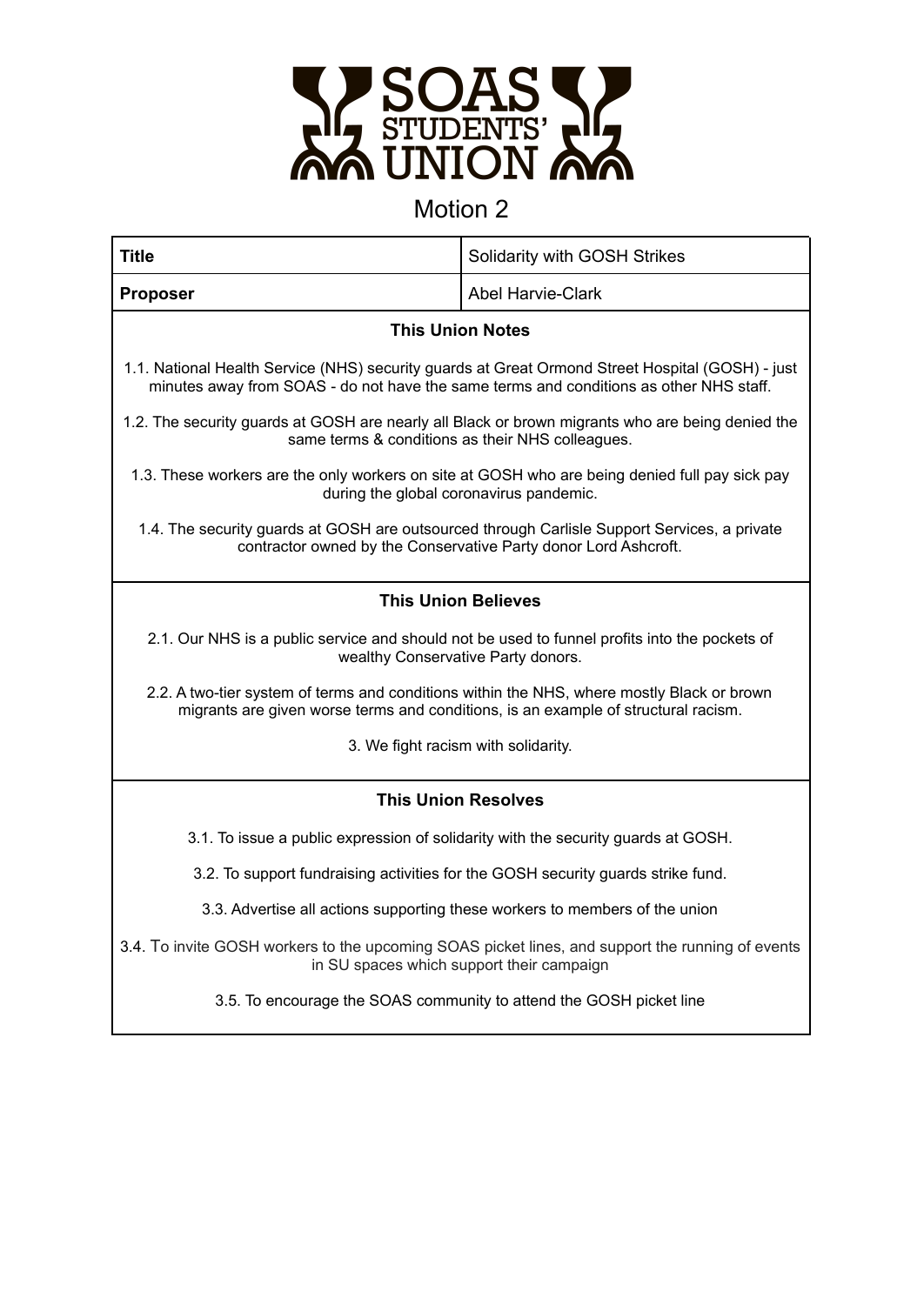

| <b>Title</b>                                                                                                                                                                                                                                                                    | <b>NUS Walkout</b>       |  |
|---------------------------------------------------------------------------------------------------------------------------------------------------------------------------------------------------------------------------------------------------------------------------------|--------------------------|--|
| <b>Proposer</b>                                                                                                                                                                                                                                                                 | <b>Abel Harvie-Clark</b> |  |
| <b>This Union Notes</b>                                                                                                                                                                                                                                                         |                          |  |
| 1.1. That NUS has called a national "Student Strike for education" on the 2nd of March, raising the<br>demands for education to be fully funded, accessible, lifelong and democratic.<br>https://www.nus.org.uk/campaign-hub/student-strike-for-education-walk-out-teach-in?i=0 |                          |  |
| 1.2. That "Red Square Movement" is an organisation of students, including some from SOAS,<br>building the campaign for free and liberated education. They are proposing coordinated direct<br>action during the upcoming UCU strike days and for the March 2nd Student strike   |                          |  |
| 1.3. There will be more UCU strike days in February. The majority of UCU branches in the dispute<br>voted for escalation of the dispute                                                                                                                                         |                          |  |
| <b>This Union Believes</b>                                                                                                                                                                                                                                                      |                          |  |
| 2.1. That now is an important time for students to organise and mobilise to resist attacks on higher<br>education, support the UCU strike, demand free education for all and organise against university<br>bosses and the government for a campus led by students and workers  |                          |  |
| 2.2. That NUS must be an open, democratic and accountable organisation, with presence and<br>communication with students on campus                                                                                                                                              |                          |  |
| <b>This Union Resolves</b>                                                                                                                                                                                                                                                      |                          |  |
| 3.1. To publicise the NUS student strike, encourage and support students to attend                                                                                                                                                                                              |                          |  |
| 3.2. To escalate our solidarity with the dispute, and take part in coordinated direct action with other<br>universities                                                                                                                                                         |                          |  |
| 3.3. To publicise Red Square Movement actions and events within SOAS                                                                                                                                                                                                            |                          |  |
| 3.4. To work with the NUS delegates to bring proposals and issues, decided by the SOAS<br>community, to the NUS conference                                                                                                                                                      |                          |  |
| 3.5. To invite students to work with the SU to write a policy for future NUS conferences                                                                                                                                                                                        |                          |  |
|                                                                                                                                                                                                                                                                                 |                          |  |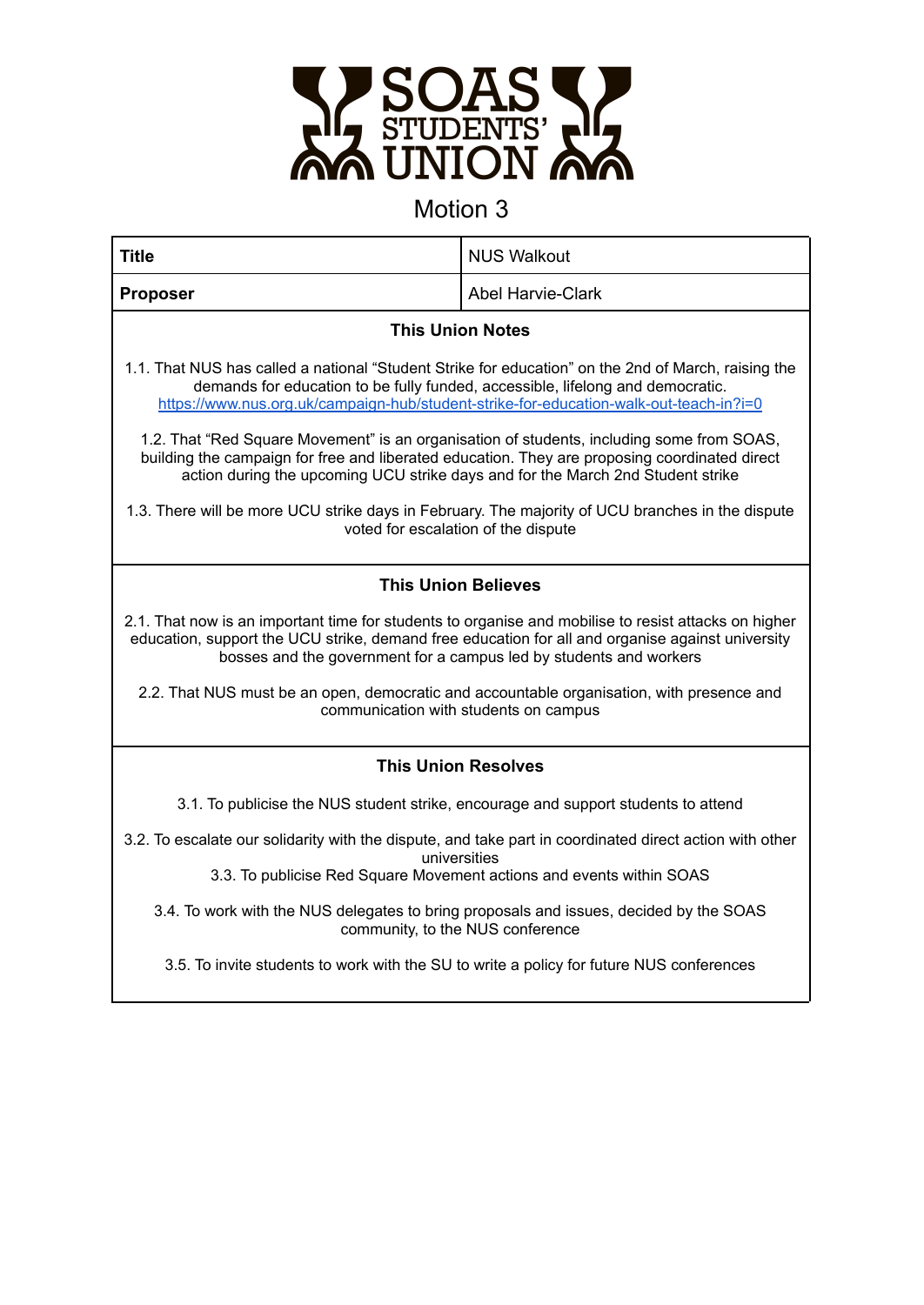

| <b>Title</b>                                                                                                                                                                                                                                                                                                                                                                                                                                                | Demanding more support and inclusion for<br>study abroad programs and immigrant<br>students |  |
|-------------------------------------------------------------------------------------------------------------------------------------------------------------------------------------------------------------------------------------------------------------------------------------------------------------------------------------------------------------------------------------------------------------------------------------------------------------|---------------------------------------------------------------------------------------------|--|
| <b>Proposer</b>                                                                                                                                                                                                                                                                                                                                                                                                                                             | Gioia Scazza                                                                                |  |
| <b>This Union Notes</b>                                                                                                                                                                                                                                                                                                                                                                                                                                     |                                                                                             |  |
| 1.1. The failure of SOAS to provide year abroad placements for students whose degrees offered<br>them, with a particular lack in Afrika.                                                                                                                                                                                                                                                                                                                    |                                                                                             |  |
| 1.2 Despite publicising the new "Africa and the Black Diaspora" studies, SOAS has done next to<br>nothing to support students that applied to African studies, Middle East studies, South and<br>South East Asian studies, before the courses were cut off.                                                                                                                                                                                                 |                                                                                             |  |
| 1.3 That SOAS is complicit in the UK border regime and many students are required to adapt to<br>this framework in order to complete their studies and has not informed European students that they<br>could be entitled for EEA Migrant Worker maintenance loan;<br>o The dissolution was not communicated to Student Finance, which has caused a lot of<br>complications and disruption in the loan application process, and consequently in<br>enrolment |                                                                                             |  |
| <b>This Union Believes</b>                                                                                                                                                                                                                                                                                                                                                                                                                                  |                                                                                             |  |
| 2.1 The year abroad is an important part of students' studies, and all efforts should be made to<br>make it possible.                                                                                                                                                                                                                                                                                                                                       |                                                                                             |  |
| 2.2 Since SOAS has failed to provide study abroad programs for courses that were meant to<br>include it.                                                                                                                                                                                                                                                                                                                                                    |                                                                                             |  |
| 2.3 The SOAS community (students, professional and academic staff) are entitled to have ultimate<br>oversight over course changes and academic programs, especially when they have already been<br>offered to prospective students.                                                                                                                                                                                                                         |                                                                                             |  |
| 2.4 Education should be freely and equally available regardless of nationality or immigration status<br>and university services should be accessible to all students based on equity;<br>o SOAS should remedy the inconveniences caused by the lack of communication with<br>student finance, be that academic or financial.                                                                                                                                |                                                                                             |  |
| <b>This Union Resolves</b>                                                                                                                                                                                                                                                                                                                                                                                                                                  |                                                                                             |  |
| 3.1 The SU will hold a conversation with SOAS to demand that it guarantees the possibility, for<br>students of year abroad courses, to further the studies of their areas and languages of focus.                                                                                                                                                                                                                                                           |                                                                                             |  |
| 3.2 That SOAS will be requested to provide institutional support to students who decide to make<br>their own year abroad independently, such as providing support for visas and any other<br>Requirements.                                                                                                                                                                                                                                                  |                                                                                             |  |
| 3.3 That SOAS will be demanded to offer more partnerships with universities in the Global South                                                                                                                                                                                                                                                                                                                                                             |                                                                                             |  |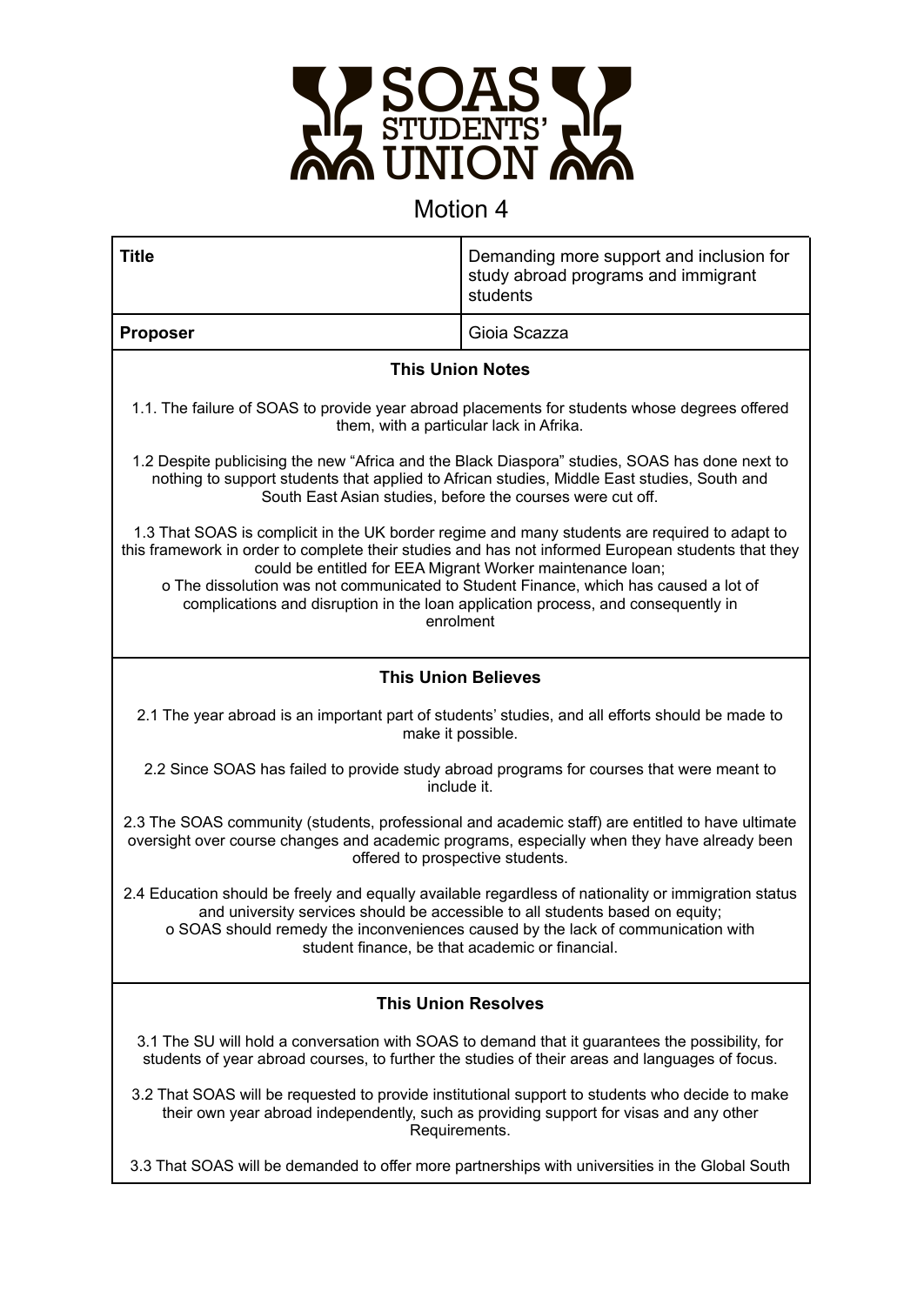

and institutionally support students that decide to further their research and learning of languages by themselves, in when partnership universities cannot be provided.

3.4 The SU will urge SOAS to support the students throughout bureaucratic processes when their immigration limits their access to the services; o Students whose course of studies was affected by SOAS's lack of support should be provided compensation.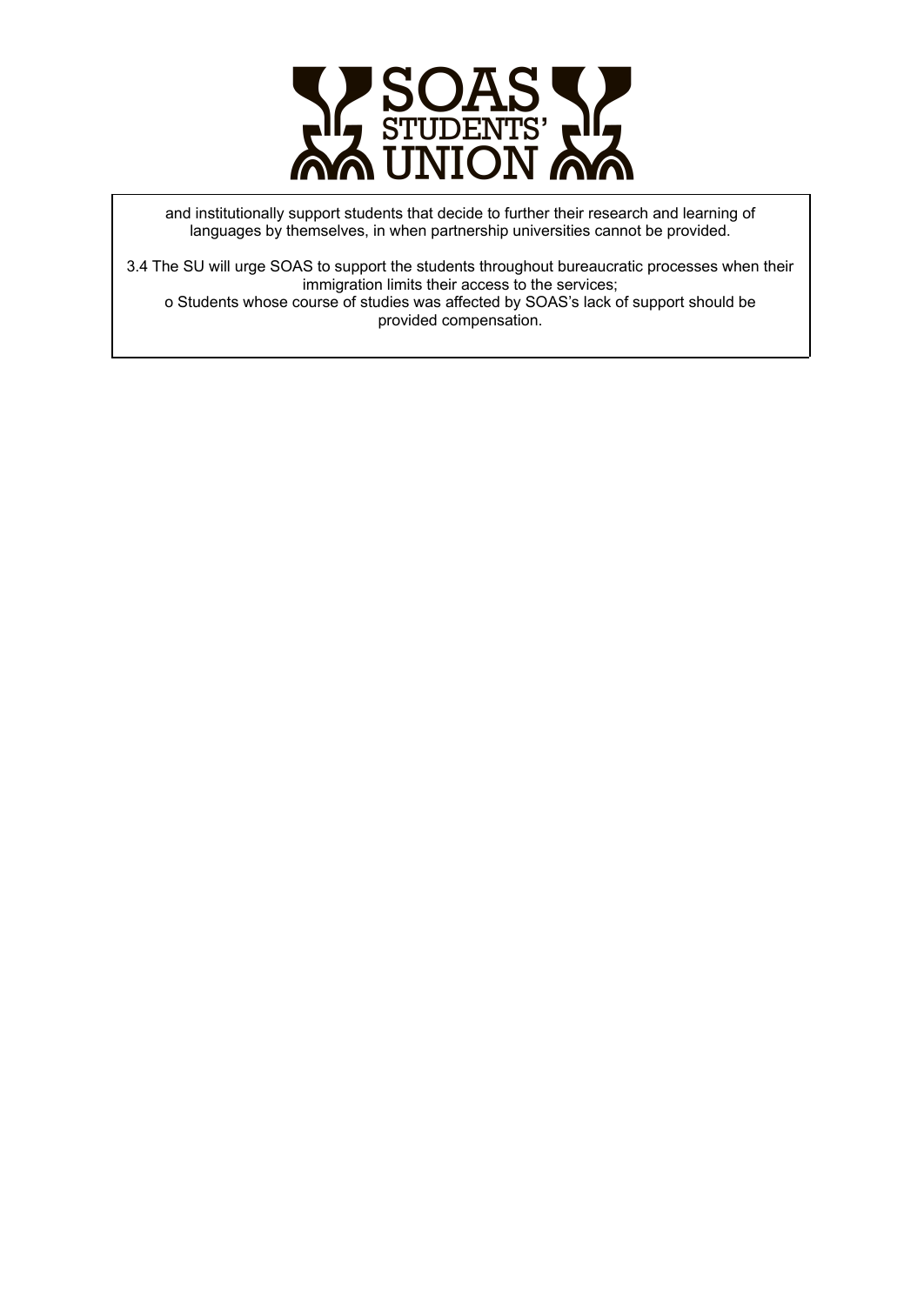

| <b>Title</b>                                                                                                                                                                                                                                                                                                                                                                                                                                                                                                                                                                                                  | Cops Off Campus |  |
|---------------------------------------------------------------------------------------------------------------------------------------------------------------------------------------------------------------------------------------------------------------------------------------------------------------------------------------------------------------------------------------------------------------------------------------------------------------------------------------------------------------------------------------------------------------------------------------------------------------|-----------------|--|
| <b>Proposer</b>                                                                                                                                                                                                                                                                                                                                                                                                                                                                                                                                                                                               | Ella Spencer    |  |
| <b>This Union Notes</b>                                                                                                                                                                                                                                                                                                                                                                                                                                                                                                                                                                                       |                 |  |
| 1.1. The historic oppressive role of the police and persecution of liberatory movements and black<br>and brown, femme, queer and trans presenting and disabled peoples                                                                                                                                                                                                                                                                                                                                                                                                                                        |                 |  |
| 1. 2. The imminent passing of the PCSC bill, which will greatly increase police powers, criminalise<br>protest and trespass, further increasing the violently discriminatory role of the police                                                                                                                                                                                                                                                                                                                                                                                                               |                 |  |
| <b>This Union Believes</b>                                                                                                                                                                                                                                                                                                                                                                                                                                                                                                                                                                                    |                 |  |
| 2.1. The police are a serious threat to safety on campus but also beyond; they don't serve to<br>"protect our communities"                                                                                                                                                                                                                                                                                                                                                                                                                                                                                    |                 |  |
| 2.2. Police presence on campus facilitates their and the states surveillance, intimidation and<br>violence against students and workers, particularly black and brown, femme, queer and trans<br>presenting and disabled peoples                                                                                                                                                                                                                                                                                                                                                                              |                 |  |
| 2.3. Cooperation with the police helps them and the state suppress political activity                                                                                                                                                                                                                                                                                                                                                                                                                                                                                                                         |                 |  |
| <b>This Union Resolves</b>                                                                                                                                                                                                                                                                                                                                                                                                                                                                                                                                                                                    |                 |  |
| 3.1. To adopt the following "Cops off Campus policy" to support students against police surveillance<br>and violence:                                                                                                                                                                                                                                                                                                                                                                                                                                                                                         |                 |  |
| - The Union commits to offer training for sabbatical officers on how to engage with the police.<br>- To pressure the school not to allow or invite police onto our campus for their events.<br>- To condemn police presence in halls of residence (Dinwiddy and Paul Robeson).<br>- To support students who, in their actions, may incur unlawful challenges by the police. For<br>instance being followed, stopped and searched or arrested.<br>- To lobby SOAS so that in cases of emergency, or where students wish to use SOAS safe spaces<br>to talk with police, they will be admitted to the building. |                 |  |
| 3.2. To support the establishment of a campus CopWatch group, in cooperation with the local area<br>and other university communities                                                                                                                                                                                                                                                                                                                                                                                                                                                                          |                 |  |
| 3.3. To commit to ongoing work to spread awareness of this policy amongst students, and hold<br>open spaces where by students can contribute to and shape this policy                                                                                                                                                                                                                                                                                                                                                                                                                                         |                 |  |